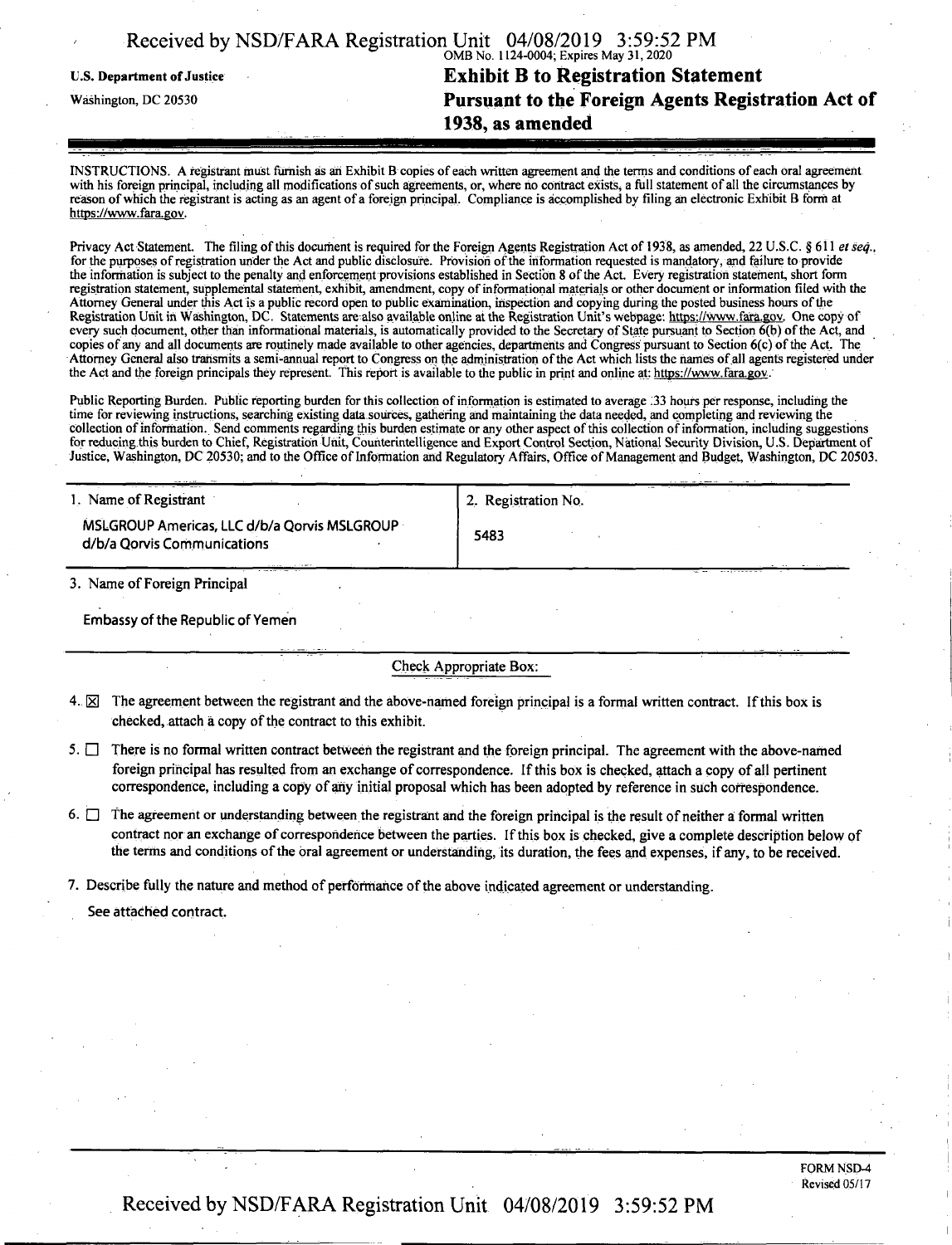8. Describe fully the activities the registrant engages in or proposes to engage in on behalf of the above foreign principal.

Registrant will provide public relations services to the Embassy of the Republic of Yemen in Washington, D.C., including **public relations capacity building, media relations, events, content creation, stakeholder engagements, research, and polling.**

9. Will the activities on behalf of the above foreign principal include political activities as defined in Section 1(0) of the Act and in **the footnote below? Yes**  $\boxtimes$  **No**  $\Box$ 

If yes, describe all such political activities indicating, among other things, the relations, interests or policies to be influenced **together with the means to be employed to achieve this purpose.**

*{*

**See response to item 8.**

## **EXECUTION**

In accordance with 28 U.S.C. § 1746, the undersigned swears or affirms under penalty of perjury that he/she has read the information set forth in this Exhibit B to the registration statement and that he/she is familiar with the contents thereof and that such **contents are in their entirety true and accurate to the best ofhis/her knowledge and belief.**

| Date of Exhibit B | Name and Title                                                                                                                                                                                                                                                                                                                                                                                                                                                                                                                                                            | Signature            |         |
|-------------------|---------------------------------------------------------------------------------------------------------------------------------------------------------------------------------------------------------------------------------------------------------------------------------------------------------------------------------------------------------------------------------------------------------------------------------------------------------------------------------------------------------------------------------------------------------------------------|----------------------|---------|
| April 08, 2019    | Jonathan Nicholas, VP and Director of Finance                                                                                                                                                                                                                                                                                                                                                                                                                                                                                                                             | Vs/Jonathan Nicholas | eSianed |
| party.            | Footnote: "Political activity," as defined in Section 1(o) of the Act, means any activity which the person engaging in believes will, or that the person intends to, in any way influence<br>any agency or official of the Government of the United States or any section of the public within the United States with reference to formulating, adopting, or changing the<br>domestic or foreign policies of the United States or with reference to the political or public interests, policies, or relations of a government of a foreign country or a foreign political |                      |         |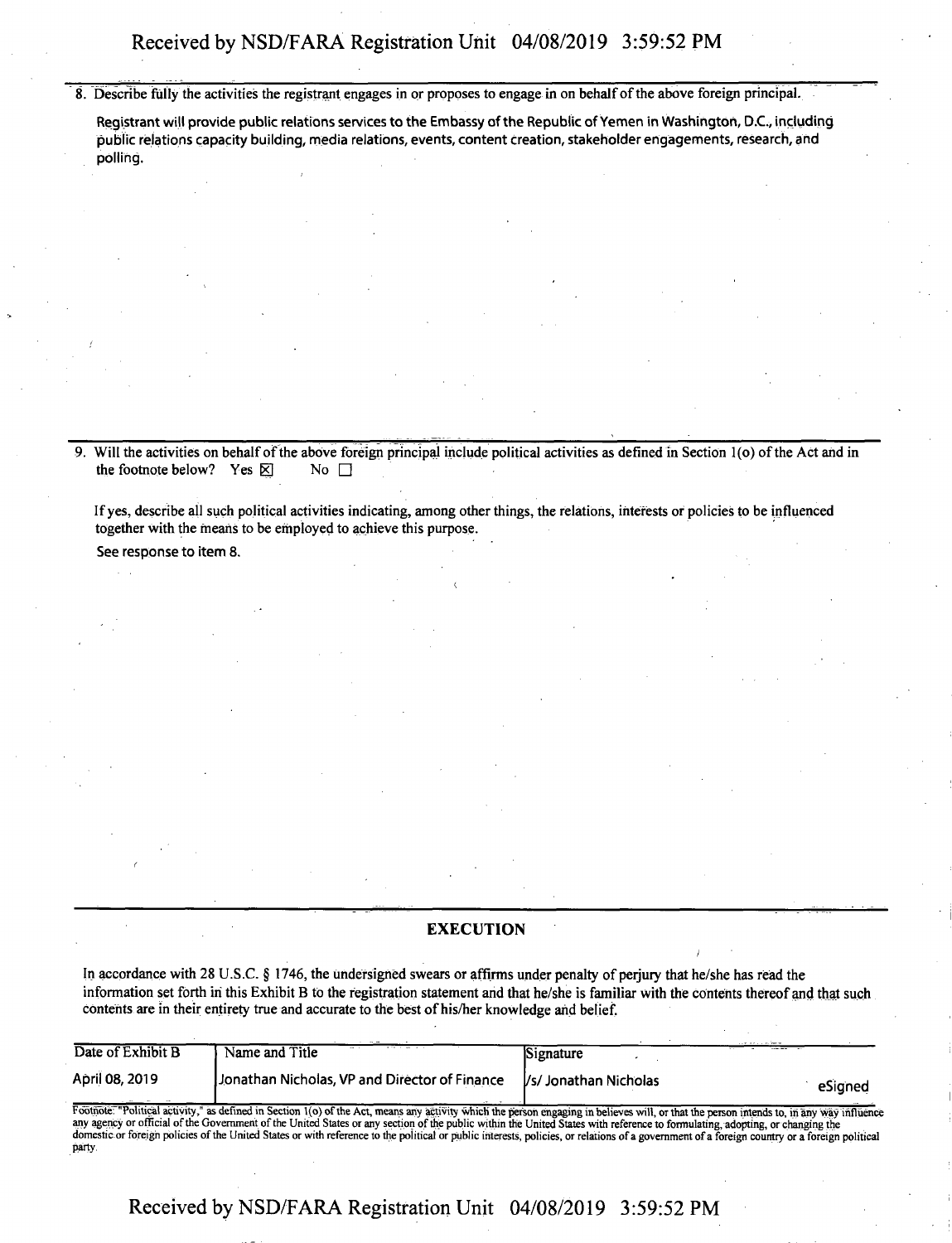**NICATIONS** 

February 1, 2019

Dr. Ahmed Awad Binmubarak, Ambassador Embassy of the Republic of Yemen 2319 Wyoming Ave NW Washington, D.C. 20008

Dear Dr. Ahmed Awak Binmubarak:

**MSLGROUP** Americas, **LLC d/b/a Qorvis Communications** ("Qorvis") is delighted to provide public relations services to **the Embassy of the Republic of Yemen** ("Client"). In this letter (the ''Agreement"), we describe the terms of our arrangement with you as we begin our representation. "We," "us," and "our" refer to Qorvis and "you" and "yours" refer to Client.

- 1. As part of our Agreement, we will provide services on behalf of Client as agreed by the parties. These services will be performed in the United States.
- 2. This Agreement will begin on February 1, 2019 and will continue through January 31, 2020. This Agreement may be terminated by either party upon thirty (30) days prior written notice to the other party. You will remain liable for all fees and expenses incurred by Qorvis on your behalf through the date of termination. Such fees and expenses shall include payments prorated on a monthly basis over the term of this Agreement plus approved out-of-pocket expenses.
- 3. We will bill you as follows:
	- (a) Client will submit monthly payments in the amount of \$60,000 USD on or about the first (1<sup>st</sup>) day of each month beginning on February 1, 2019.
	- (b) Qorvis will submit bills for out-of-pocket expenses on a monthly basis. Out-of-pocket expenses include those for travel, production, printing, stock imagery, stock video footage, air and ground charges, accommodations and meals or other significant pass-through costs.
	- (c) You will be billed for reasonable administrative expenses incurred by Qorvis, including, but not limited to, long-distance telephone and conference call charges, photocopying, FedEx charges and general office supplies.

| following means:                      |                              |                                              |
|---------------------------------------|------------------------------|----------------------------------------------|
| Please remit to:                      | <b>Courier/Express Mail:</b> | <b>EFT Instructions:</b>                     |
| <b>Publicis Communications</b>        | <b>Bank of America</b>       | <b>Account Name: Publicis Communications</b> |
| <b>Collection Account</b>             | <b>Lockbox Services</b>      | <b>Collection Account</b>                    |
| f/b/o MSLGROUP Americas,              | 13273 Collections Center     | f/b/a MSLGROUP Americas, LLC                 |
| LLC                                   | Dr.                          | Account Number                               |
| <b>13273 Collections Center Drive</b> | Chicago, IL 60693            | Routing/Transit (Wires)                      |
| Chicago, IL 60693                     |                              | Routing/Transit (Additional contracts)       |
|                                       |                              | <b>THE BERNESON</b>                          |
|                                       |                              | <b>Bank of America</b>                       |
|                                       |                              | 100 33 <sup>rd</sup> St West                 |
|                                       |                              |                                              |

**New York, NY 10001**

(d) Copies of our bills will be sent directly to you and can be remitted by any of the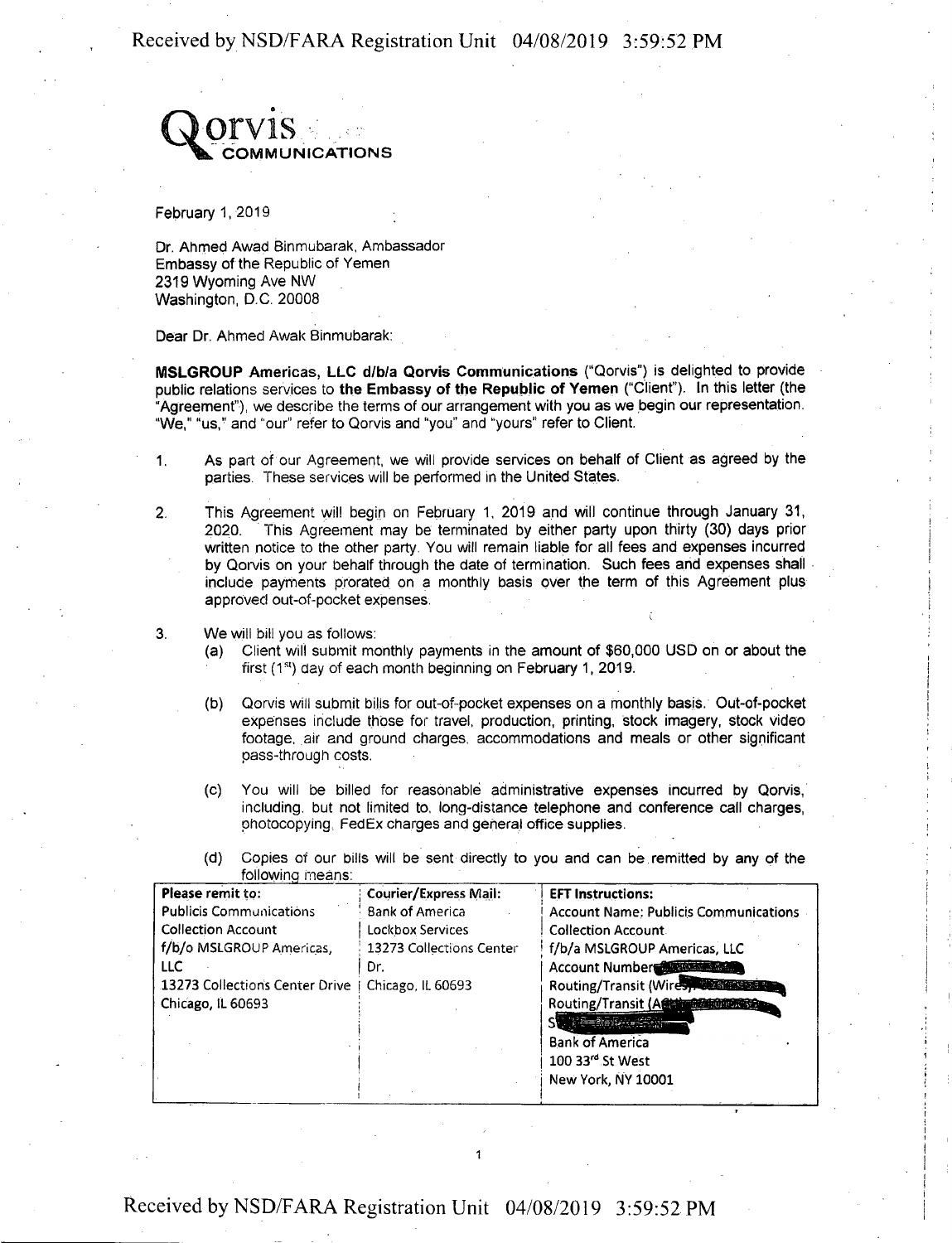**COMMUNICATIONS**

4. Client shail oe responsible for the accuracy, completeness and propriety of information concerning its organization, products, services and industry which Client furnishes to Qorvis. It will be the Client's responsibility to review all advertising, promotional, publicity and other materials prepared by Qorvis under this Agreement to confirm that representations with respect to Client's organization, products, services and industry are accurate and supportable by competent and reliable tests or other objective data then possessed by Client, as well as to confirm the accuracy and legality of the descriptions of Client's organization, products, services and industry and competitive products and services.

5. After we have issued material to the news media or to another third party, its use is no longer under our control. We cannot assure the use of news material by any news organization. Similarly, we cannot control the form or manner of use by the news media or others of the material, including, but not limited to,, the accurate presentation of information supplied by us.

6. You will not request, and nothing in this Agreement shall be deemed to require that we undertake any campaign, prepare any materials or publicity, or cause publication of any copy or article which, in our judgment, would be untrue, indecent, libelous, unlawful, or otherwise prejudicial to .your interest or ours. Similarly, nothing in this Agreement shall be. construed as committing us to violate any lawful contractual commitments to the media or others.

7. It is agreed that Client will indemnify us against any loss or expenditure (including reasonable attorneys' fees and costs) that we may incur as the result of any claim, suit or proceeding made or brought against us to the extent caused by Client's (or any third party acting on behalf of or directing Client) negligent acts, errors or omissions, or arising out of or related to materials provided by Client or any instructions from Client. The duties to indemnify shall not terminate with the cancellation of this Agreement, '

8. Client shall reimburse Qorvis for costs and expenses (including reasonable attorneys' fees and costs) incurred by Qorvis resulting from any third-party investigation of the acts or practices of Client including, without limitation, any costs or expenses related to compliance with any third party subpoena or other discovery request.

9. Qorvis shall provide prompt written notice to Client of any claim indemnified under Sections 8 or 9 and shall consult witn Client regarding Qorvis' response to a subpoena to the extent the subpoena seeks Client data, documents, or information pertaining to Client so that Client may have an opportunity to seek appropriate relief.

10. Both parties agree that during the term in which Qorvis provides services to you hereunder and for a period of tweive months (12) thereafter, neither party will solicit or induce any employee of the other party to leave his or her employment, nor hire any such employee to perform the same function.

11. If you should hire one of our employees who has participated in any services under this Agreement (or a former employee if within six months following employment with Qorvis), we will charge you a finder's fee equal to 20% of the person's first year total compensation with your company.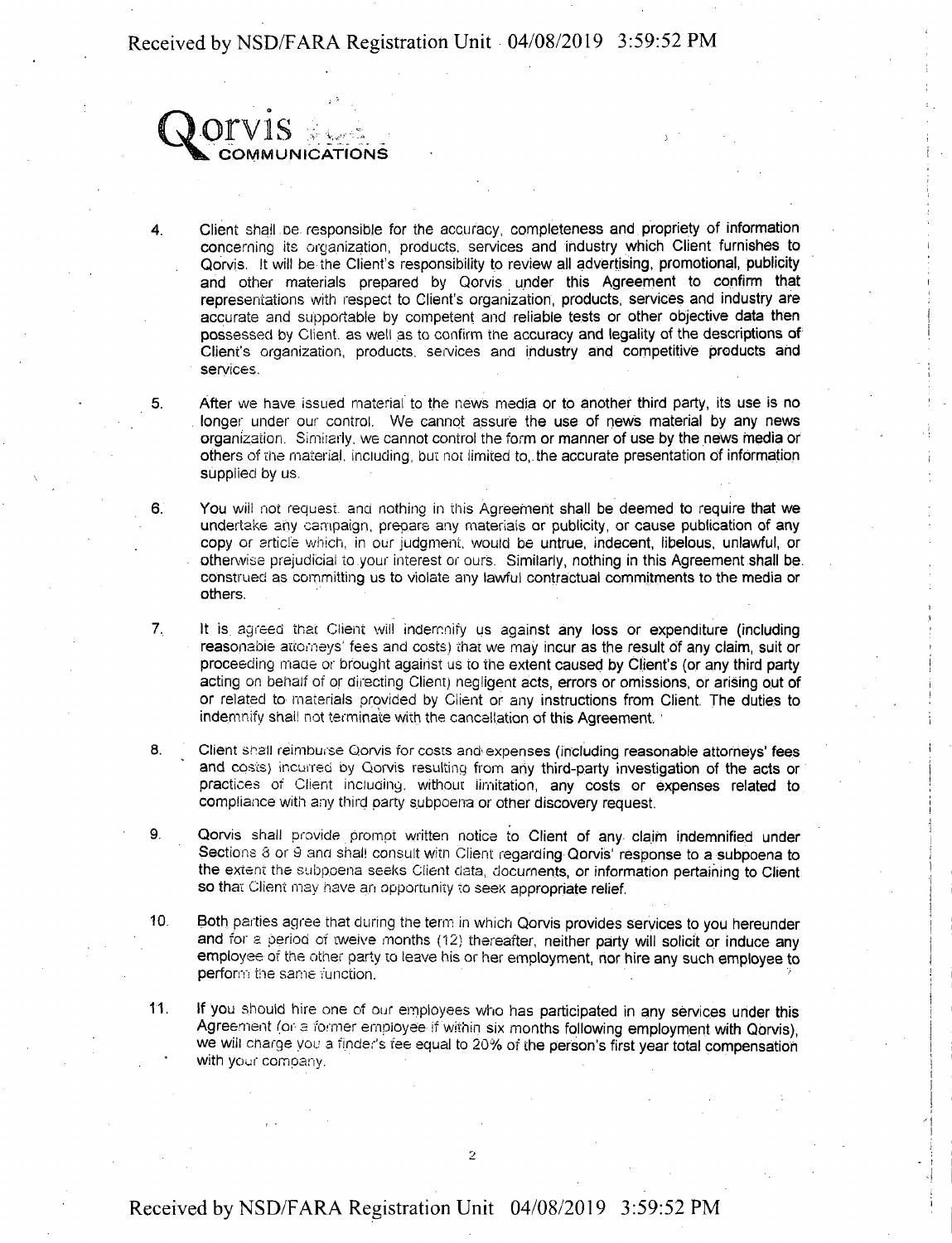

- 12. Qorvis shall take reasonable care of any property belonging to the Client and made available to Qorvis for the purpose of this Agreement. Such property shall be at all times at the sole and entire risk of the Client, and Qorvis shall not be subject to any other liability for if.
- 13. If any provision of this Agreement is declared by any judicial or other competent authority to be illegal, void, voidable or otherwise unenforceable, or indication of the same is received by either of the parties from any relevant competent authority, such provision shall be aeemed severed from the Agreement and the remaining terms of the Agreement shall remain in full force and effect.
- 14. Neither party may assign, sublicense or subcontract this Agreement or any of its rights or obligations hereunder without the prior written consent of the other party (not to be unreasonably withheld or delayed), except if assignment is to an affiliated entity.
- 15. This Agreement binds and benefits the permitted heirs, successors, and assignees of the parties.
- 16. Neither party shall be liable for any delay in performing or failure to perform its obligations under this Agreement to the extent that and for so long as the delay or failure results from any cause or circumstances whatsoever beyond its reasonable control (an "event of force majeui a") provided that the event of force majeure is not due to the fault or negligence of that party. Each party shall use its reasonable endeavors to minimize the effects of any event.of force majeure. In the event of a force majeure where we cannot provide services hereuncer, you shall not he obligated to pay any fees hereunder until such force majeure is over and services hereunder are fully resumed.
- 17. This Agreement ana the documents referred to in them will be governed and construed in accordance with the laws of the District of Columbia without regards to any conflicts of law provisions. This Agreement and the documents referred to in it contain the whole agreement between the parties and supersede any previous agreement between them relating to the subject matter of this Agreement, whether written or oral. The parties acknowledge that neither of them has relied upon any presentation, written or oral, of any person out only as expressly set out in this Agreement.
- 18. This Agreement may be executed in counterparts, each of which shall be deemed an original, but all of which together snall constitute one Agreement. The exchange of a fully executed Agreement (in counterparts or otherwise) by facsimile or by email PDF or similar format shall bind the parties to the terms and conditions of this Agreement with the same force and effect as if suer, facsimile, PDF, or other similar format were an original signed copy of this Agreement.
- 19. Any vaiid alteration to or variation of inis Agreement must be in writing and signed on behalf of each of the parties by a duly authorized representative.
- 20. All notices must be in writing. Any notice to be served on the other party shall be sent by recorded delivery, registered post or fax. Notices sent by registered post or recorded delivery shall be deemed to be served within 72 hours of posting, and by fax within 24 hours if sent to ine correct fax address of the addressee.
- 21. Both parties will designate a decision maker who will be tasked with the responsibility of responding to any issues that may arise and to whom all notices will be sent.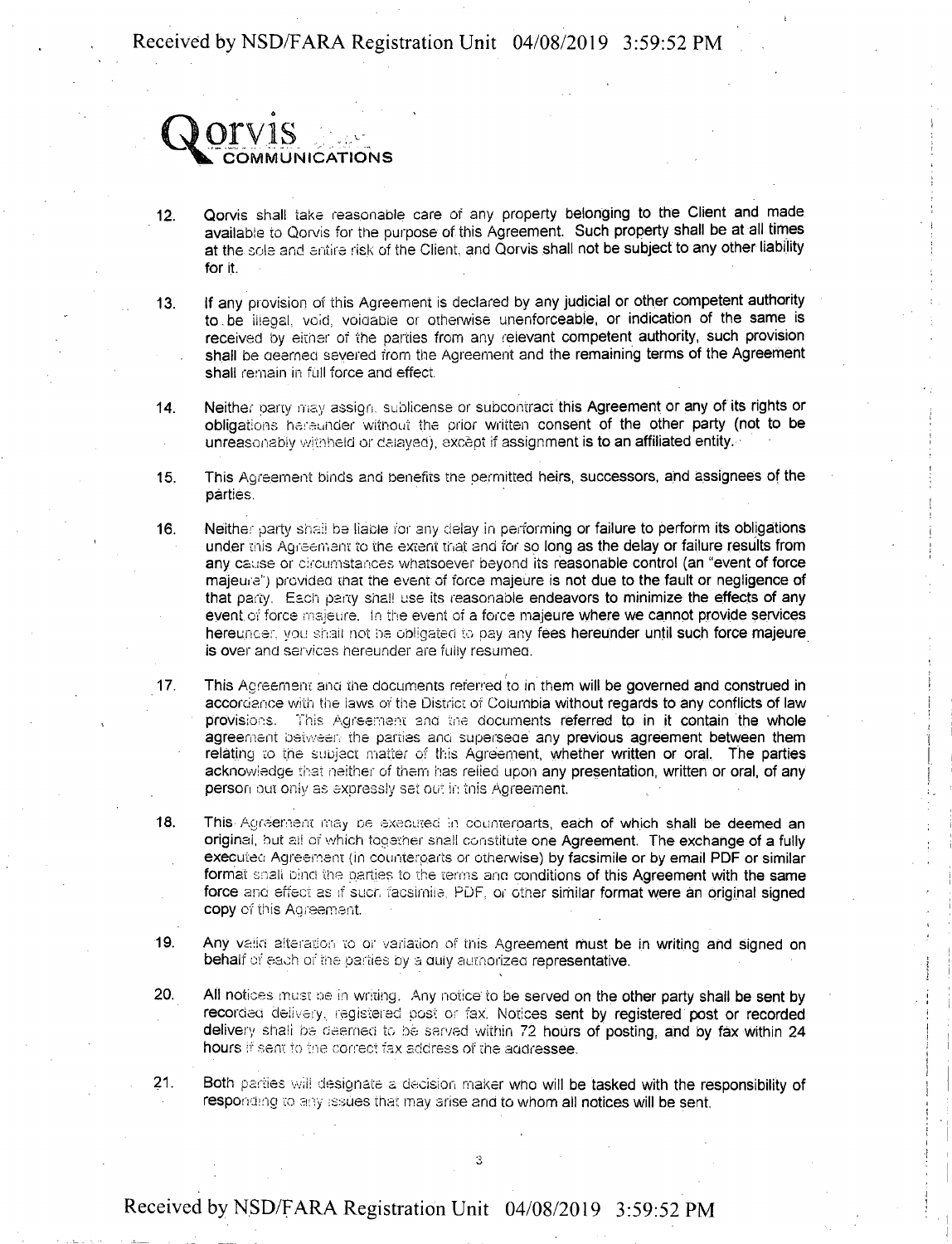**IMUNICATIONS** 

- 22. Each party has nad the opportunity for counsel to review this Agreement and no presumption shall be made against the drafter of this Agreement.
- 23. IN NO CASE SHALL EITHER PARTY'S MAXIMUM LIABILITY ARISING OUT OF THIS AGREEMENT. WHETHER BASED UPON WARRANTY, CONTRACT, NEGLIGENCE, TORT. STRICT LIABILITY OR OTHERWISE. EXCEED IN THE AGGREGATE THE FEES PAID UNDER THIS AGREEMENT. IN NO EVENT SHALL EITHER PARTY BE LIABLE FOR: (i) INDIRECT. SPECIAL, INCIDENTAL OR CONSEQUENTIAL DAMAGES, OR DAMAGES FOR LOSS OF PROFITS, LOSS OF REVENUES, LOSS OF OPPORTUNITIES LOSS OF DATA, OR LOSS'OF USE DAMAGES, ARISING OUT OF THIS AGREEMENT, DELIVERABLES. ANY STATEMENT OF WORK OR CHANGE ORDER. EVEN IF THE PARTY HAS BEEN ADVISED OF THE POSSIBILITY OF SUCH DAMAGES. OR G; DAMAGES RELATING TO ANY CLAIM THAT AROSE MORE THAN ONE (1) YEAR PRIOR TO THE INSTITUTION OF SUIT THEREON.
- 24. YOU AGREE THAT REGARDLESS OF ANY STATUTE OF LAW TO THE CONTRARY, ANY CLAIM OR CAUSE OF ACTION ARISING OUT OF OR RELATED TO THIS 'AGREEMENT OR ANY OF OUR SERVICES MUST BE FILED WITHIN ONE (1) YEAR AFTER SUCr. CLAIM OR CAUSE OF ACTION AROSE OR SUCH CLAIM SHALL BE FOREVER BARRED. WE EXPRESSLY DISCLAIM ALL WARRANTIES OF ANY KIND, WHETHER EXPRESS OR IMPLIED. INCLUDING BUT NOT LIMITED TO THE IMPLIED WARRANTLES OF MERCHANTABILITY, FITNESS FOR A PARTICULAR PURPOSE, AND NON-INFRINGEMENT.
- 25. .Client agrees to allow the use of Client's name for Qorvis' general marketing purposes, such as in a client list in a new client press release or in such a list on the Qorvis website.
- 26. **Qorvis** is an equal opportunity employer and **federal contractor or subcontractor. Consequently.** tns parties agree that, as **applicable, they will abide by the requirements** of ml CFR SG-1 *A(&),* **41** CFR **60-300.5(a) and 41 CFR 60-741.5(a) and that** these taws are incorporated herein by **reference. These regulations prohibit discrimination,** against qualified individuals **based on their status as protected veterans** or individuals with disabilities, and **prohibit discrimination against all individuals** base;; on imem race, color, religion, **sex, sexual orientation, gender** identity or *nation?.!* origin. These regulations **require that covered prime contractors and** subcontraciv.rs rake affirmative action to employ **and advance in employment** individuals without regard to *race,* color, **religion, sex, sexual orientation, gender identity,** national origin, protected veteran status **or disability. The parties also agree- mat,** as appiicams-, tnev wn\* abide by the **requirements of Executive Order 13496 (:L9 C; -R** Far! 471, Appendix A to **Subpart A), relating to the notice of** employee rigms under federal labor laws.

If you have any questions above this represment, olease call our office. We are very enthusiastic about this new essignment and confloent of our ability to do the job. We look forward to working with you.

The signing parties rereto acknowledge that they have received and reviewed this document's terms and conditions. Thus equeement shall become effective upon the signatures of both parties.